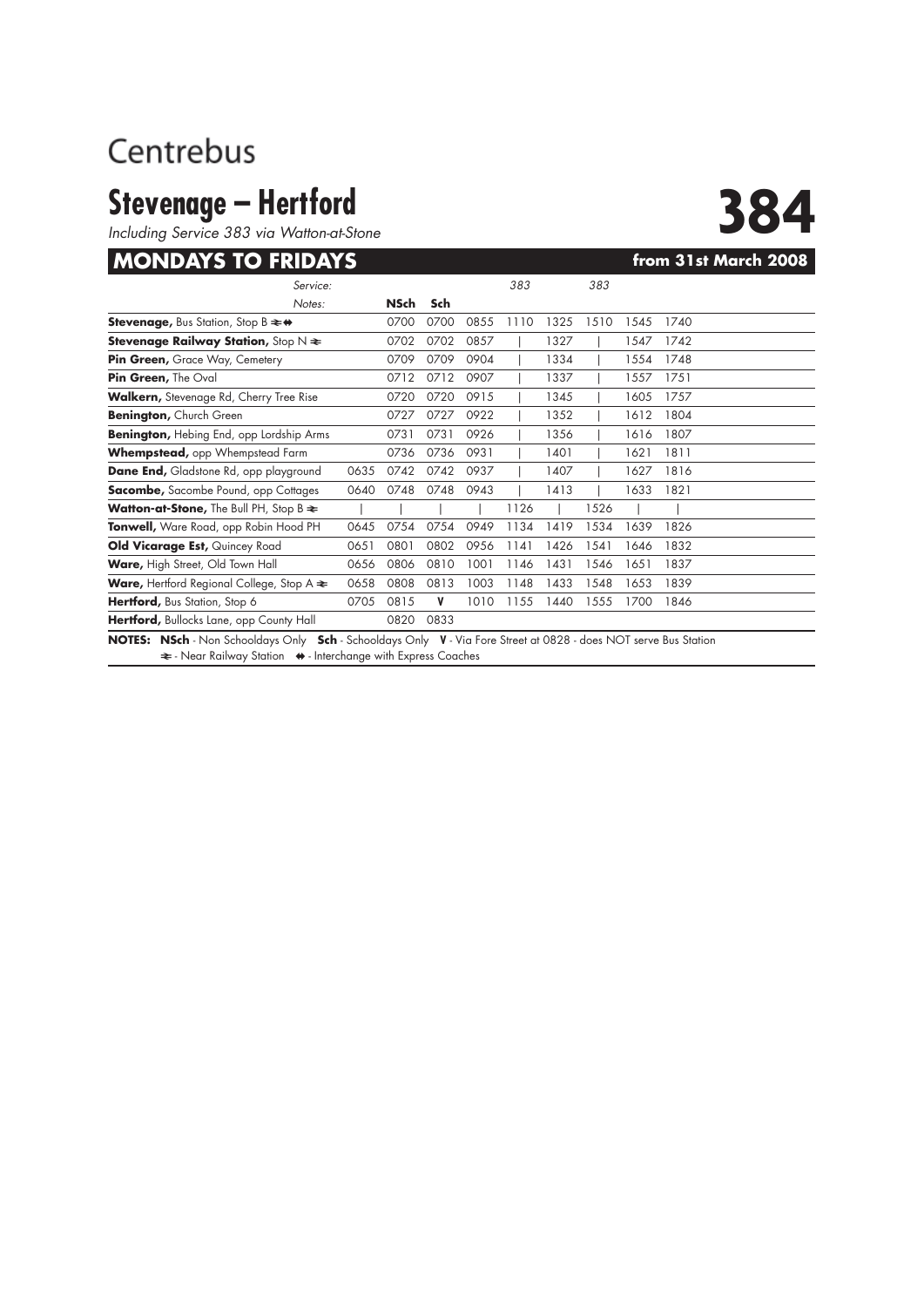## Centrebus

# **Stevenage – Hertford**<br>
Including Service 383 via Watton-at-Stone<br> **SATURDAYS**

*Including Service 383 via Watton-at-Stone*

**Intellin** 

| <b>SATURDAYS</b>                                                                            |      |      |      |      |      |      |      | from 31st March 2008 |
|---------------------------------------------------------------------------------------------|------|------|------|------|------|------|------|----------------------|
| Service:<br>Notes:                                                                          |      |      | 383  |      | 383  |      |      |                      |
| <b>Stevenage, Bus Station, Stop B <math>\Rightarrow</math> <math>\leftrightarrow</math></b> | 0740 | 0855 | 1110 | 1325 | 1510 | 1545 | 1740 |                      |
| <b>Stevenage Railway Station,</b> Stop N $\bm{\divideontimes}$                              | 0742 | 0857 |      | 1327 |      | 1547 | 1742 |                      |
| Pin Green, Grace Way, Cemetery                                                              | 0748 | 0904 |      | 1334 |      | 1554 | 1748 |                      |
| <b>Pin Green,</b> The Oval                                                                  | 0751 | 0907 |      | 1337 |      | 1557 | 1751 |                      |
| Walkern, Stevenage Rd, Cherry Tree Rise                                                     | 0757 | 0915 |      | 1345 |      | 1605 | 1757 |                      |
| <b>Benington, Church Green</b>                                                              | 0804 | 0922 |      | 1352 |      | 1612 | 1804 |                      |
| Benington, Hebing End, opp Lordship Arms                                                    | 0807 | 0926 |      | 1356 |      | 1616 | 1807 |                      |
| Whempstead, opp Whempstead Farm                                                             | 0811 | 0931 |      | 1401 |      | 1621 | 1811 |                      |
| <b>Dane End,</b> Gladstone Rd, opp playground                                               | 0816 | 0937 |      | 1407 |      | 1627 | 1816 |                      |
| <b>Sacombe,</b> Sacombe Pound, opp Cottages                                                 | 0821 | 0943 |      | 1413 |      | 1633 | 1821 |                      |
| <b>Watton-at-Stone,</b> The Bull PH, Stop B $\approx$                                       |      |      | 1126 |      | 1526 |      |      |                      |
| Tonwell, Ware Road, opp Robin Hood PH                                                       | 0826 | 0949 | 1134 | 1419 | 1534 | 1639 | 1826 |                      |
| Old Vicarage Est, Quincey Road                                                              | 0832 | 0956 | 1141 | 1426 | 1541 | 1646 | 1832 |                      |
| Ware, High Street, Old Town Hall                                                            | 0837 | 1001 | 1146 | 1431 | 1546 | 1651 | 1837 |                      |
| <b>Ware,</b> Hertford Regional College, Stop A $\approx$                                    | 0839 | 1003 | 1148 | 1433 | 1548 | 1653 | 1839 |                      |
| Hertford, Bus Station                                                                       | 0846 | 1010 | 1155 | 1440 | 1555 | 1700 | 1846 |                      |
|                                                                                             |      |      |      |      |      |      |      |                      |

**NOTES:**  $\Rightarrow$  - Near Railway Station  $\leftrightarrow$  - Interchange with Express Coaches

**OPERATOR:** Centrebus *Customer Care*: 0844 357 6520

### **SORRY - NO SERVICE ON SUNDAYS OR PUBLIC HOLIDAYS**

*This service is operated under contract to Hertfordshire County Council*

**www.intalink.org.uk**

### **Further Information - traveline 0871 200 22 33**

explorer

*Issued and accepted throughout on this service*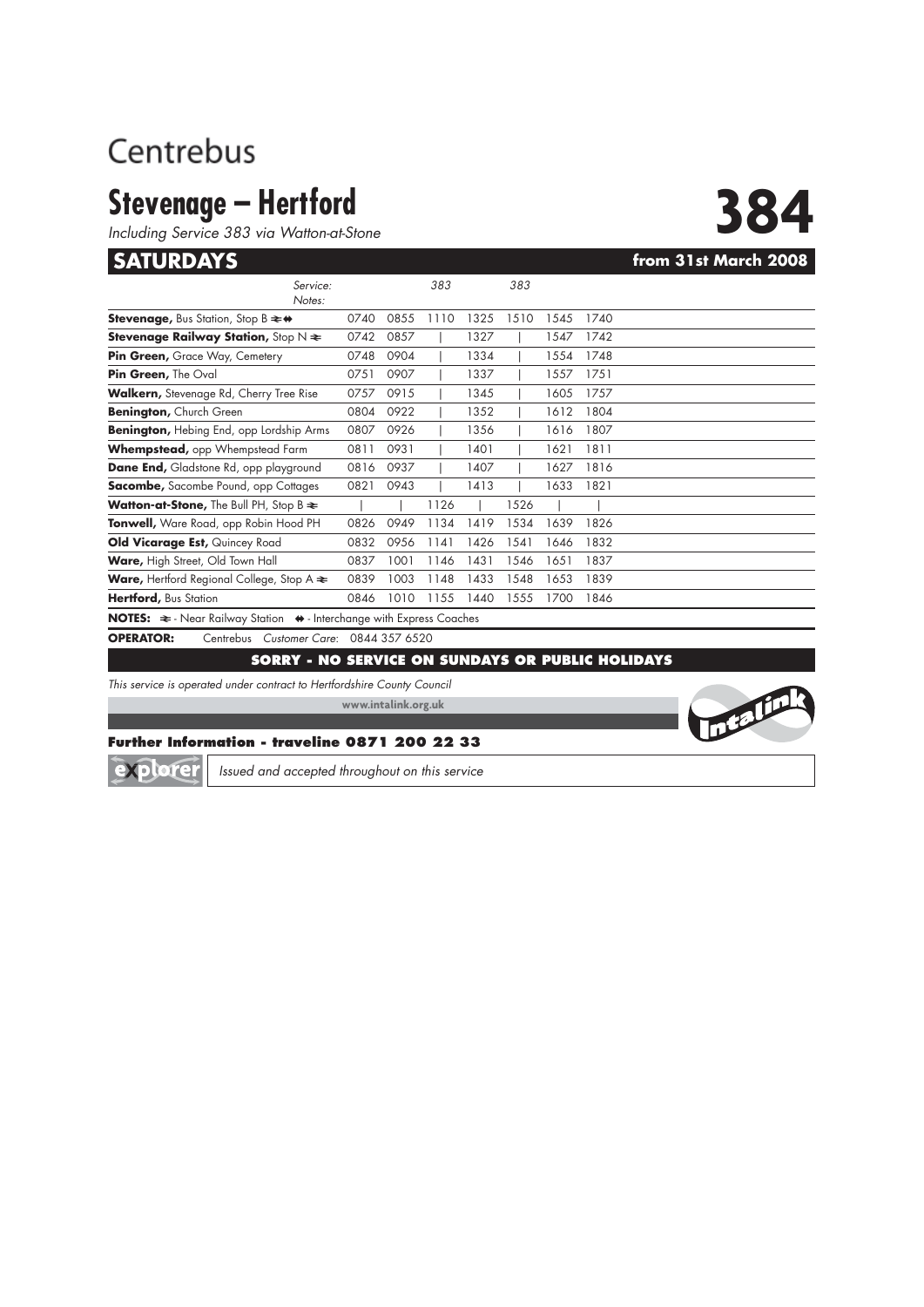# **Hertford – Stevenage**<br>Including Service 383 via Watton-at-Stone

### **MONDAYS TO FRIDAYS EXAMPLE 2008**

| Including Service 383 via Watton-at-Stone                                                    |      |      |      |      |      |      |      |                      |
|----------------------------------------------------------------------------------------------|------|------|------|------|------|------|------|----------------------|
| <b>MONDAYS TO FRIDAYS</b>                                                                    |      |      |      |      |      |      |      | from 31st March 2008 |
| Service:<br>Notes:                                                                           |      |      | 383  |      | 383  |      |      |                      |
| Hertford, Bus Station, Stop 6                                                                | 0710 | 0905 | 1015 | 1205 | 1445 | 1605 | 1745 | 1900                 |
| <b>Ware, Hertford Regional College, Stop D <math>\approx</math></b>                          | 0717 | 0912 | 1022 | 1212 | 1452 | 1612 | 1752 | 1907                 |
| <b>Ware, High Street, The Priory</b>                                                         | 0719 | 0914 | 1024 | 1214 | 1454 | 1614 | 1754 | 1909                 |
| Old Vicarage Est, Quincey Road, Poles Ln                                                     | 0723 | 0918 | 1028 | 1218 | 1458 | 1618 | 1758 | 1913                 |
| Tonwell, Ware Road, opp Robin Hood PH                                                        | 0730 | 0925 | 1035 | 1225 | 1505 | 1625 | 1805 | 1919                 |
| <b>Watton-at-Stone, The Bull PH, Stop A <math>\approx</math></b>                             |      |      | 1043 |      | 1513 |      |      |                      |
| <b>Sacombe, Sacombe Pound, Cottages</b>                                                      | 0736 | 0931 |      | 1231 |      | 1631 | 1811 | 1924                 |
| Dane End, Gladstone Rd, opp playground                                                       | 0742 | 0937 |      | 1237 |      | 1637 | 1816 | 1929                 |
| <b>Whempstead, Whempstead Farm</b>                                                           | 0748 | 0943 |      | 1243 |      | 1643 | 1821 |                      |
| <b>Benington, Hebing End, Lordship Arms PH</b>                                               | 0753 | 0948 |      | 1248 |      | 1648 | 1825 |                      |
| <b>Benington, opp Church Green</b>                                                           | 0757 | 0952 |      | 1252 |      | 1652 | 1828 |                      |
| <b>Walkern,</b> Stevenage Rd, Cherry Tree Rise                                               | 0804 | 0959 |      | 1259 |      | 1659 | 1834 |                      |
| Pin Green, opp The Oval                                                                      | 0812 | 1007 |      | 1307 |      | 1707 | 1841 |                      |
| Pin Green, Grace Way, opp Cemetery                                                           | 0815 | 1010 |      | 1310 |      | 1710 | 1844 |                      |
| <b>Stevenage Railway Station, Stop M <math>\approx</math></b>                                | 0824 | 1016 |      | 1316 |      | 1716 | 1849 |                      |
| <b>Stevenage, Bus Station <math>\rightleftarrows</math> ↔</b>                                | 0825 | 1017 | 1059 | 1317 | 1529 | 1717 | 1850 |                      |
| NOTES: $\approx$ - Near Railway Station $\leftrightarrow$ - Interchange with Express Coaches |      |      |      |      |      |      |      |                      |